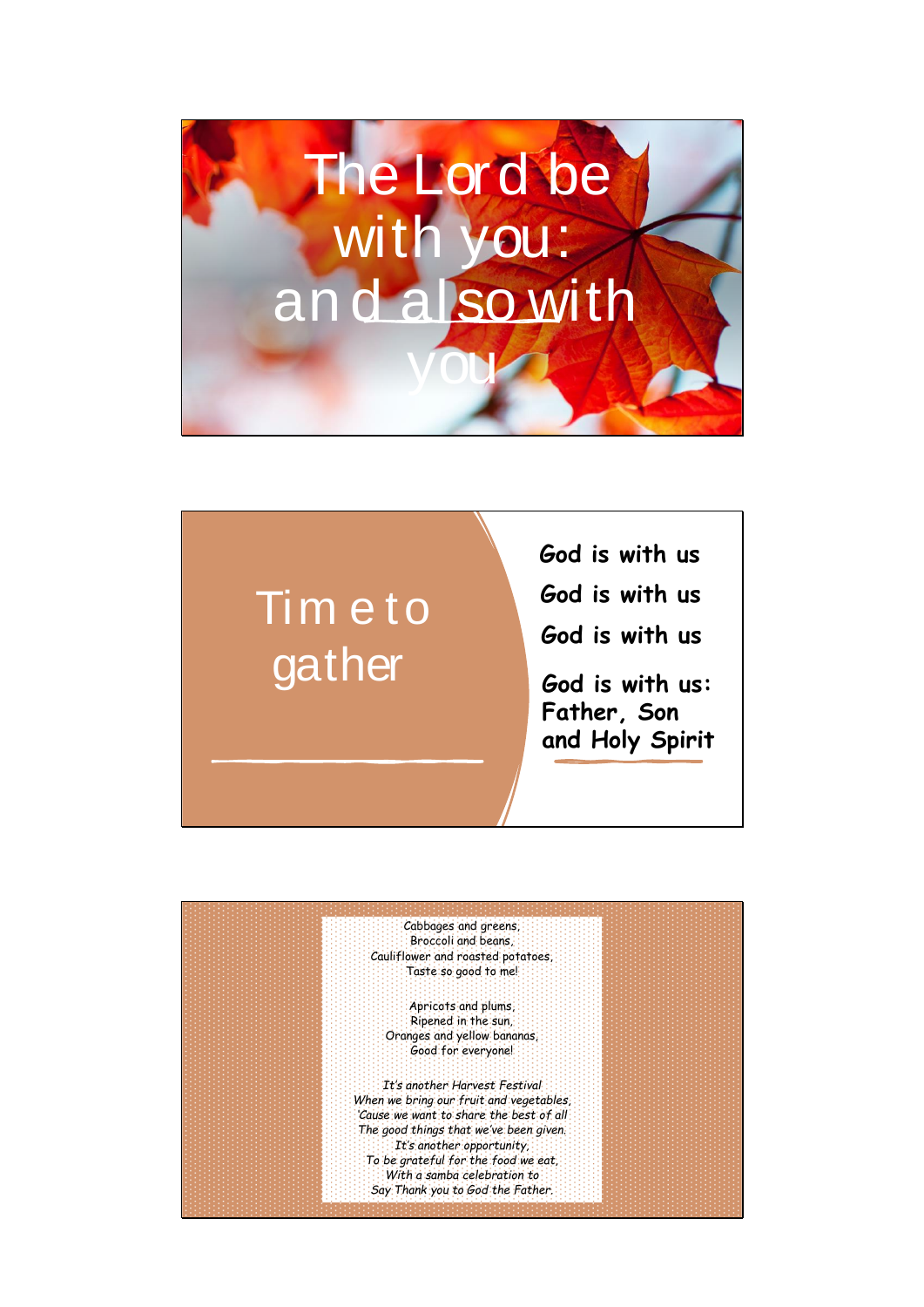Golden corn and wheat, Outs and sugar beet, Fluffy rice and tasty spaghetti, Wonderful to eat!

Coffee, cocoa, tea, Growing naturally, Herbal plants and all kinds of spices, Very nice indeed!

It's another Harvest Festival When we bring our fruit and vegetables, Cause we want to share the best of all

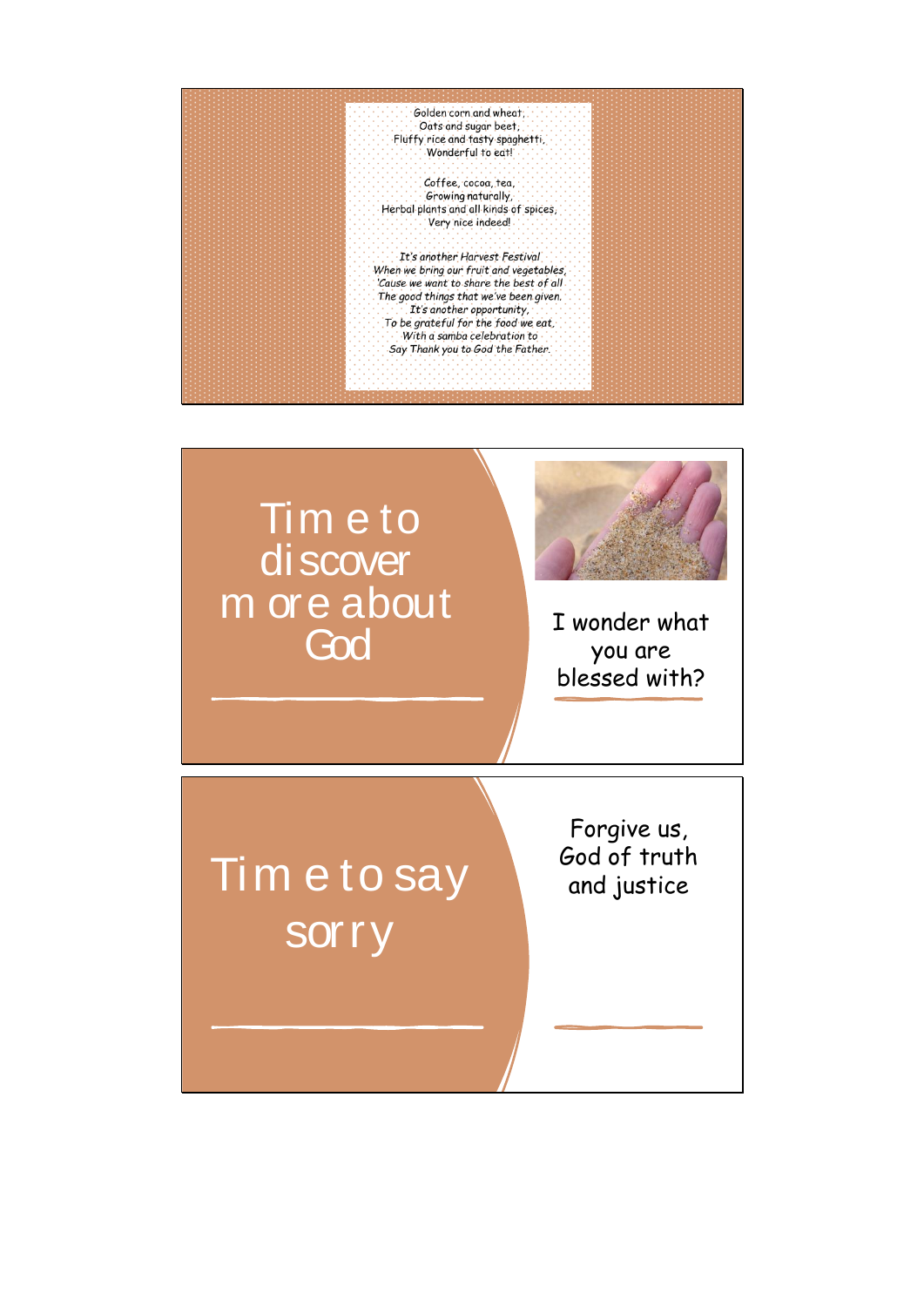**Forgive us, God of truth and justice,** when we look for easy options that are not fair or right; **Forgive us, God of truth and justice,** when we choose an easy life rather than challenge wrongs. **Forgive us, God of truth and justice,** When we fail to stick up for those being bullied **Forgive us, God of truth and justice,** Give us the courage to look to Jesus as an example to follow, even when it is costly. **Amen**

| even when it is costly. Amen |                                                      |
|------------------------------|------------------------------------------------------|
|                              |                                                      |
|                              | Glory to God, glory to God,                          |
| Tim e to                     | glory in the highest.<br>Glory to God, glory to God, |
| praise God                   | glory in the highest.<br>To him be glory forever.    |
|                              | To him be glory forever.<br>Alleluia, amen.          |
|                              | Alleluia, amen.<br>Alleluja amen, alleluia ame-n.    |

Creator God, you made the goodness of the land, the riches of the sea and the rhythm of the seasons; as we thank you for the harvest, may we cherish and respect this planet and its peoples, through Jesus Christ our Lord. Amen.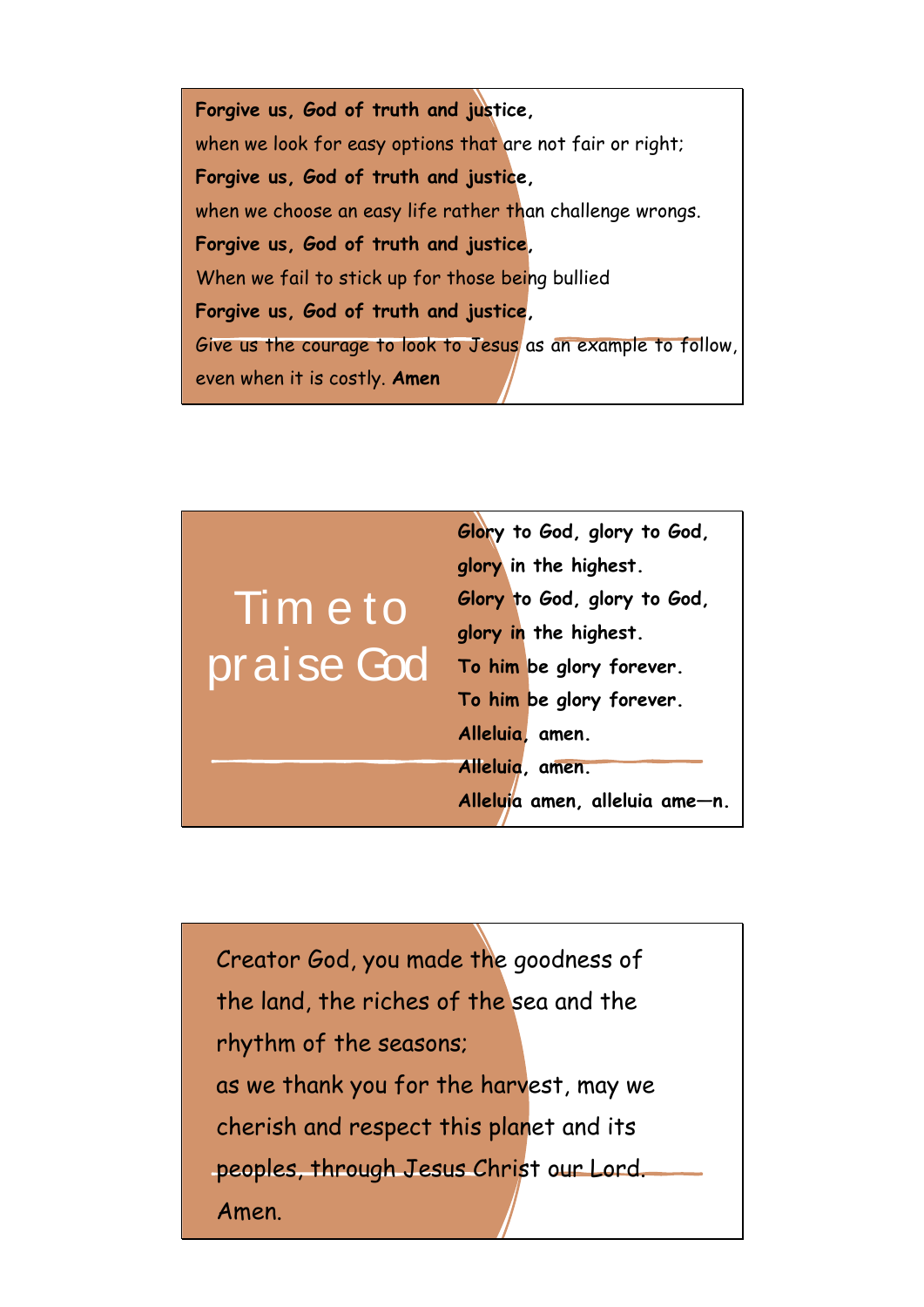



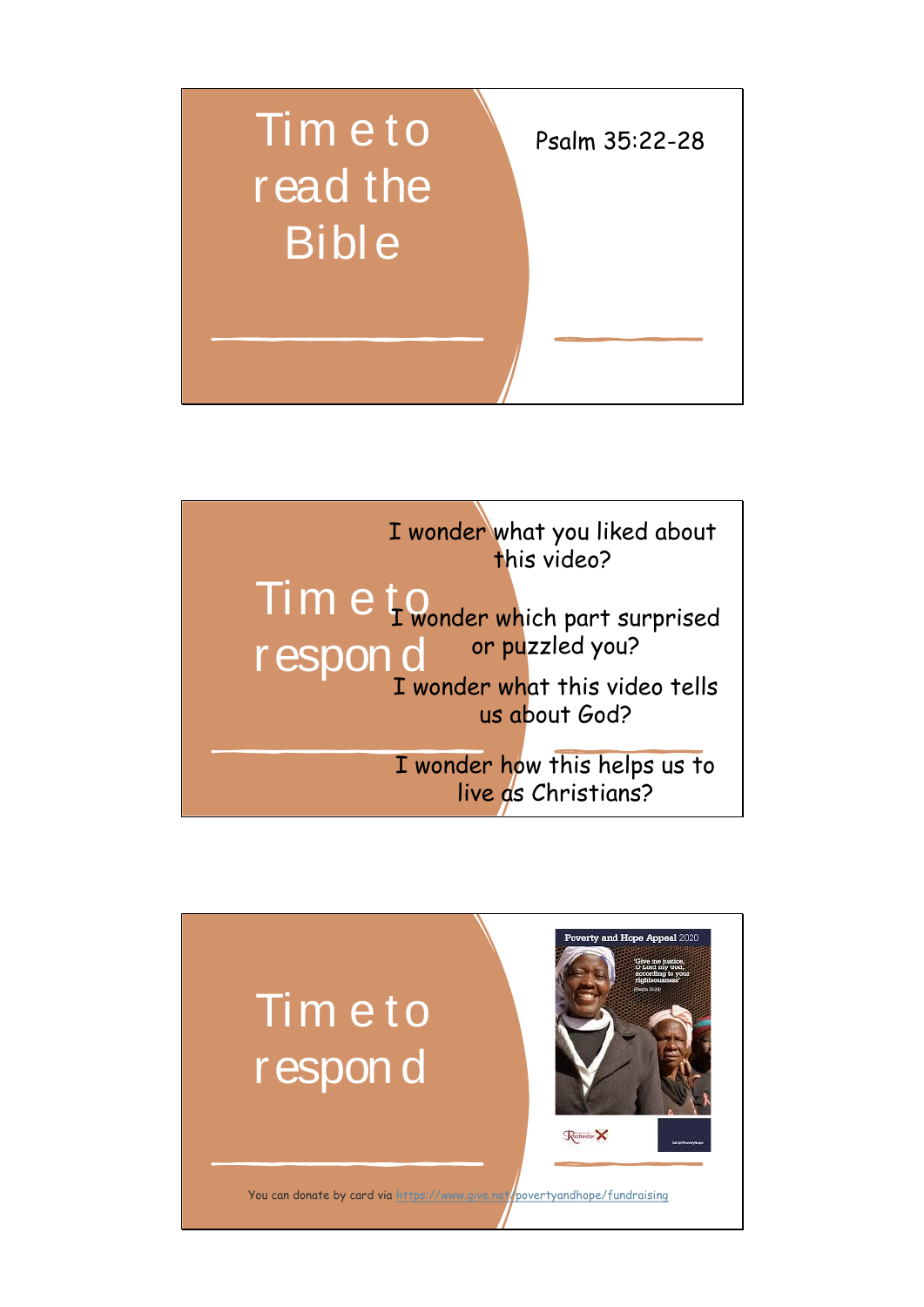



Beauty for brokenness Hope for despair Lord, in your suffering This is our prayer Bread for the children Justice, joy, peace Sunrise to sunset Your kingdom increase!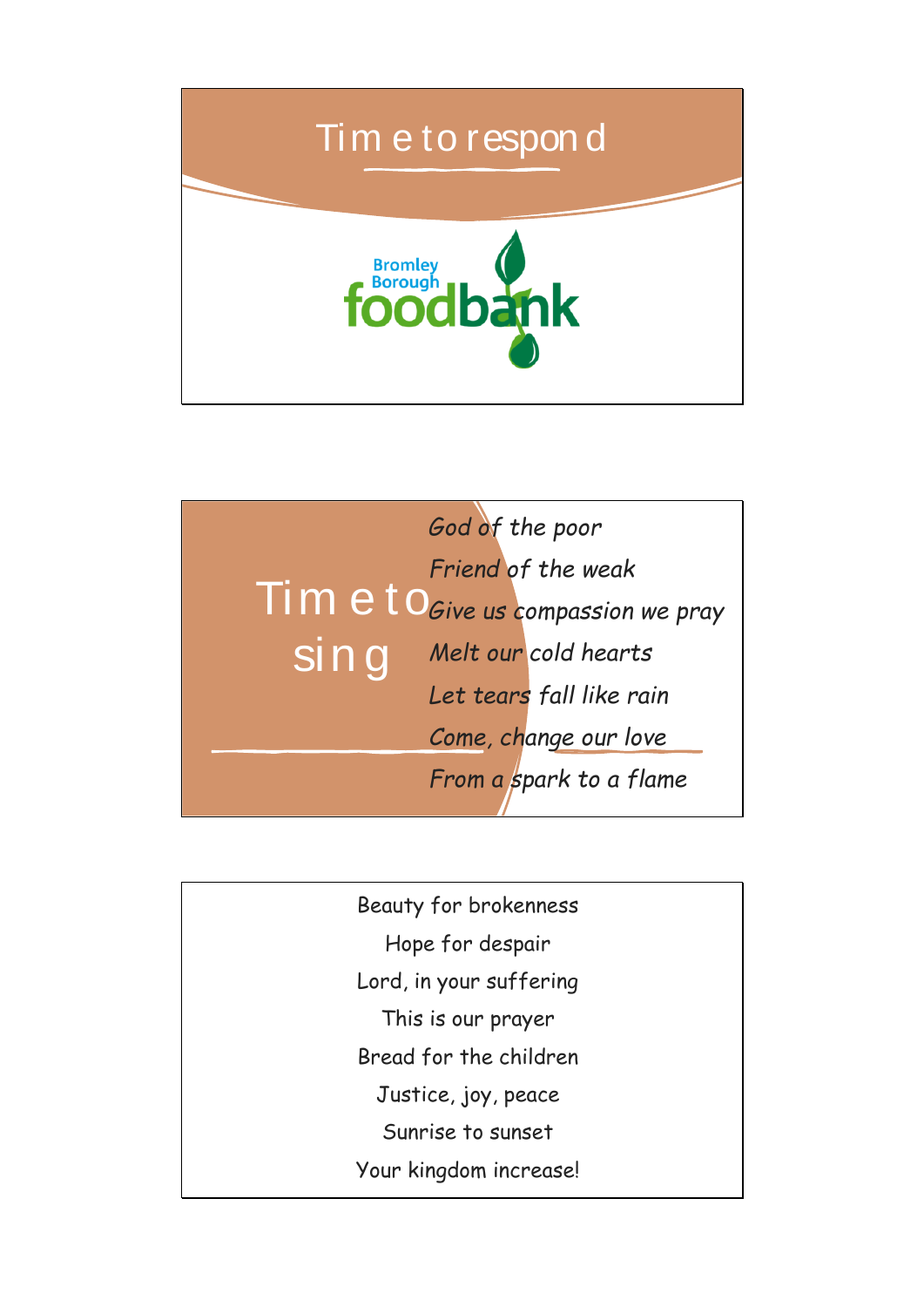Shelter for fragile lives Cures for their ills Work for the craftsman Trade for their skills Land for the dispossessed Rights for the weak Voices to plead the cause Of those who can't speak

*God of the poor Friend of the weak Give us compassion we pray Melt our cold hearts Let tears fall like rain Come, change our love From a spark to a flame*

Refuge from cruel wars Havens from fear Cities for sanctuary Freedoms to share Peace to the killing-fields Scorched earth to green Christ for the bitterness His cross for the pain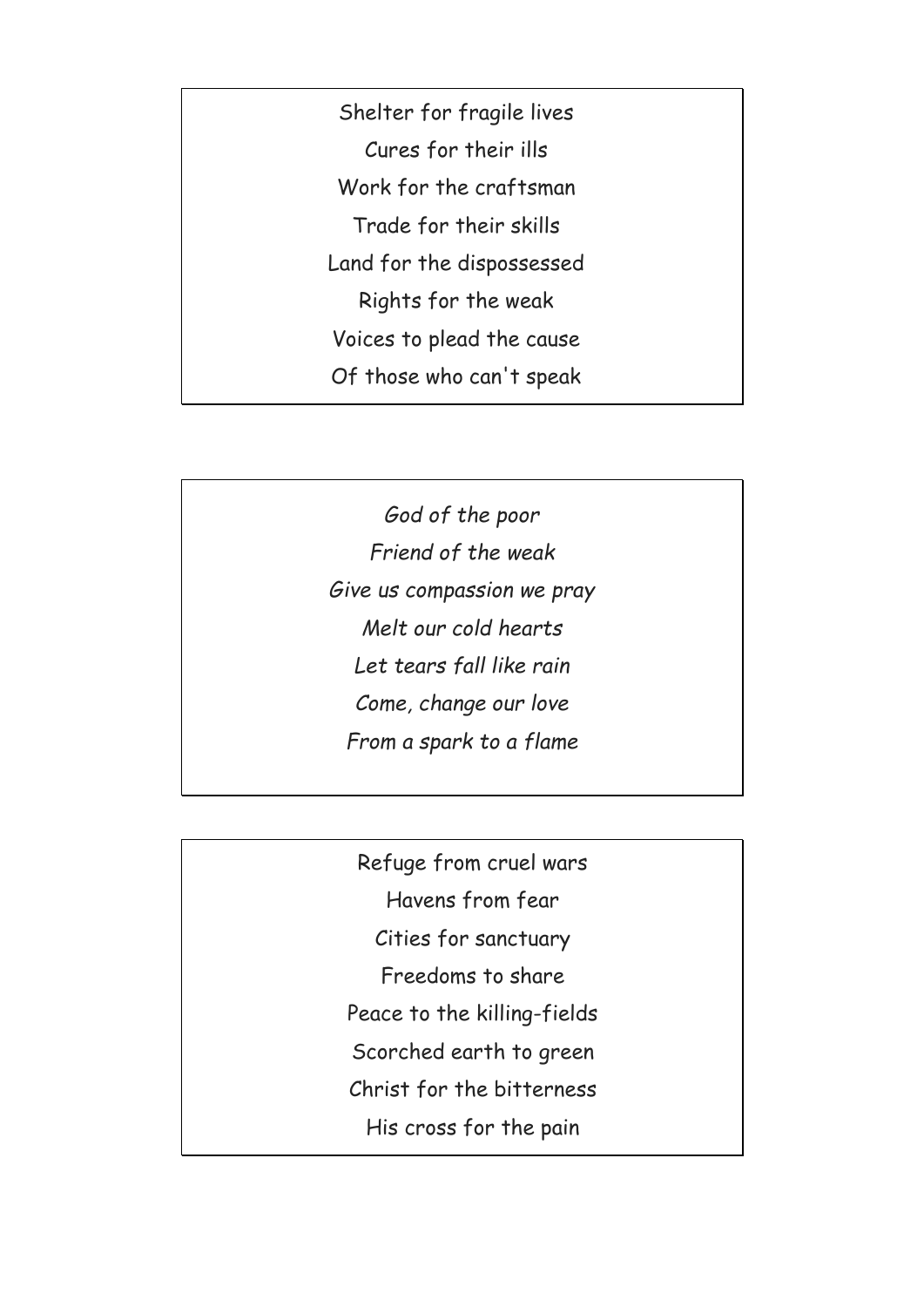*God of the poor Friend of the weak Give us compassion we pray Melt our cold hearts Let tears fall like rain Come, change our love From a spark to a flame*

Rest for the ravaged earth Oceans and streams Plundered and poisoned Our future, our dreams Lord, end our madness Carelessness, greed Make us content with The things that we need

> *God of the poor Friend of the weak Give us compassion we pray Melt our cold hearts Let tears fall like rain Come, change our love From a spark to a flame*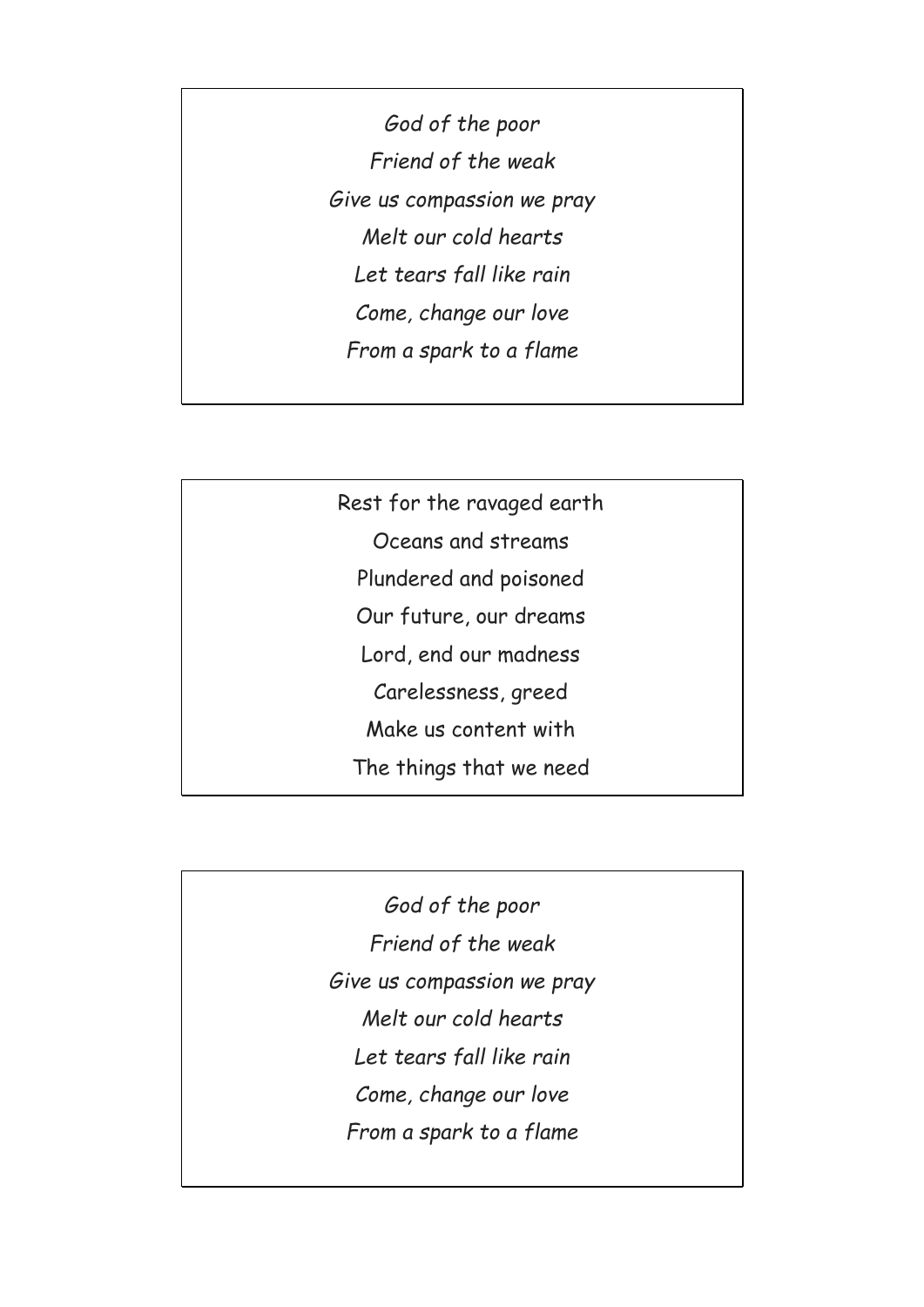Lighten our darkness Breathe on this flame Until your justice Burns brightly again Until the nations Learn of your ways Seek your salvation And bring you their praise

*God of the poor Friend of the weak Give us compassion we pray Melt our cold hearts Let tears fall like rain Come, change our love From a spark to a flame*

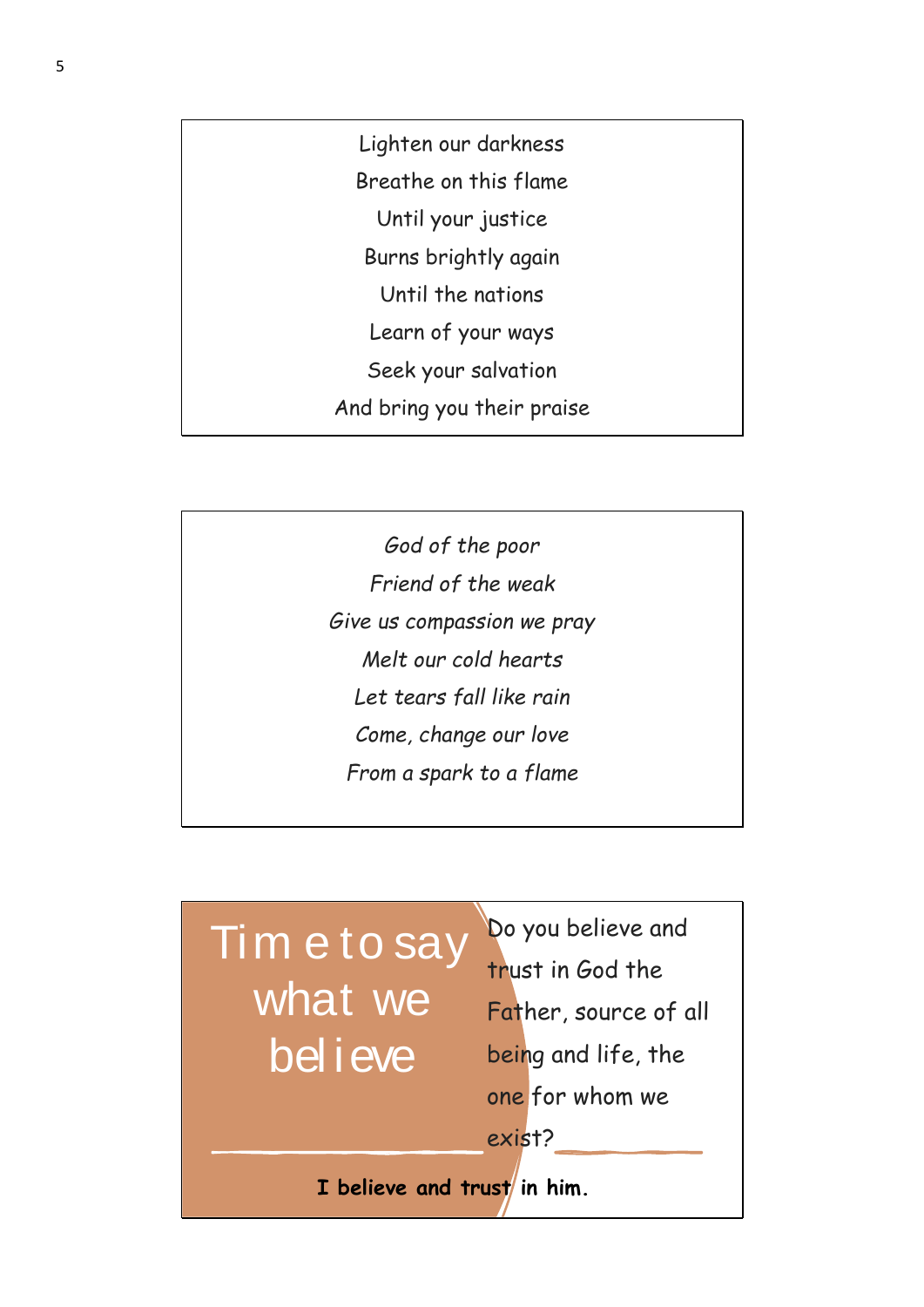



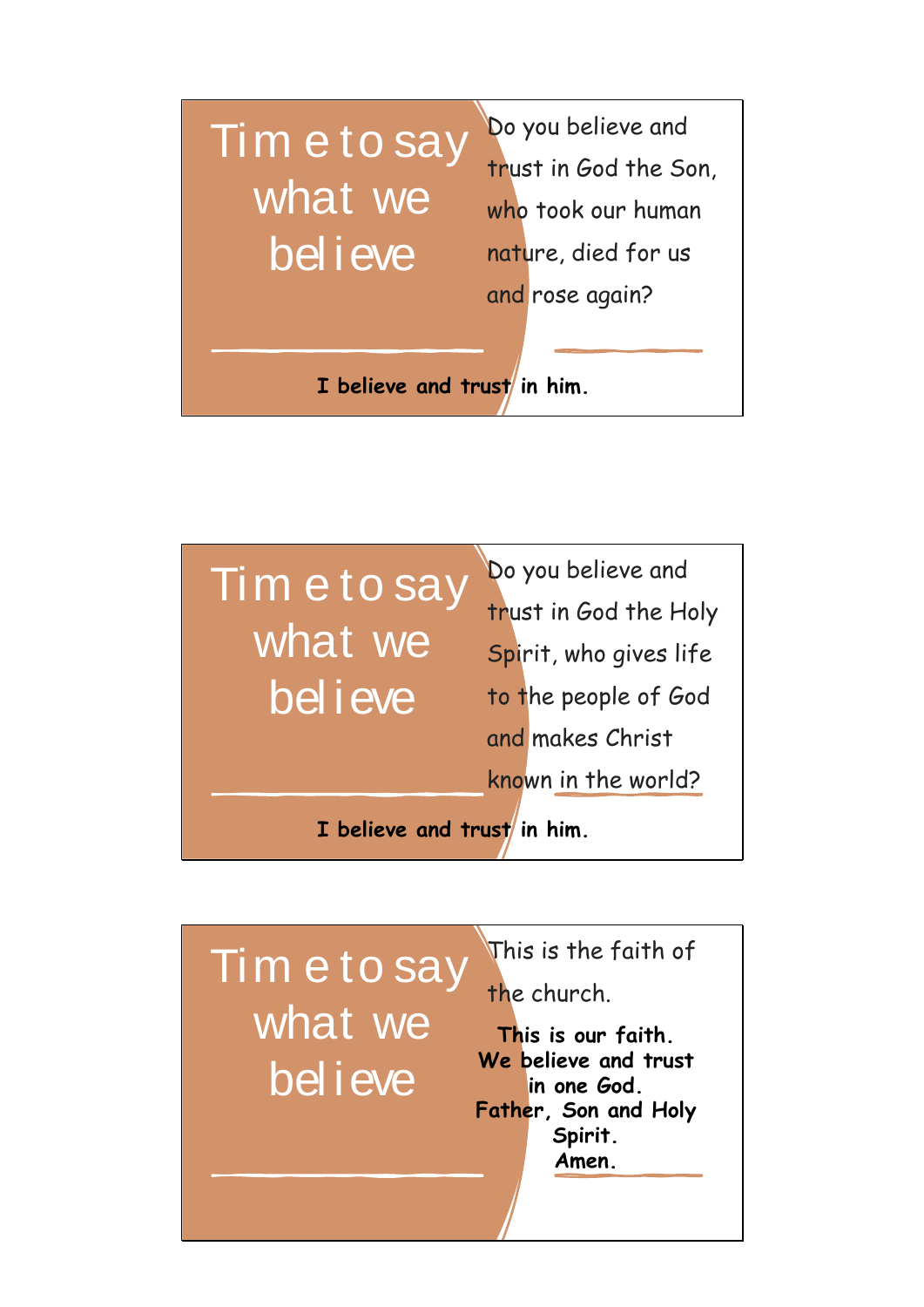



Now we sing a harvest song, clear and joyful, loud and strong; think of bread and think of meat, think of all we have to eat; all God's gifts to us in love, earth and rain and sun above, thank you, God, for all you give, thank you, God, by whom we live.